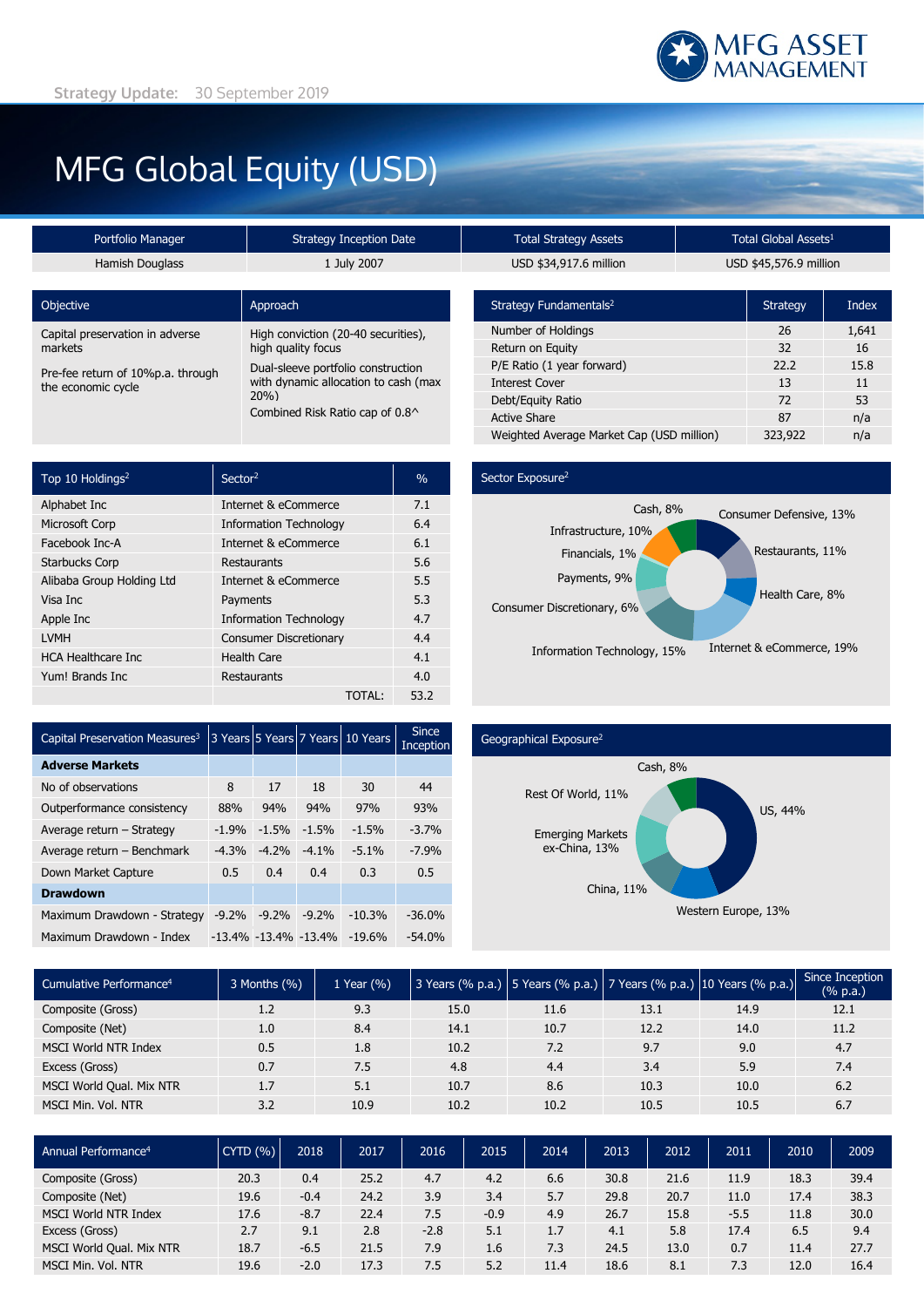| Supplementary Statistical Measures <sup>5</sup> | 3 Years | 5 Years | 7 Years | Since Inception |
|-------------------------------------------------|---------|---------|---------|-----------------|
| Turnover                                        | 23.5%   | 20.8%   | 18.8%   | 14.1%           |
| <b>Beta</b>                                     | 0.8     | 0.8     | 0.8     | 0.8             |
| Tracking Error (% p.a.)                         | 4.9%    | 4.8%    | 4.6%    | 6.7%            |
| Standard Deviation - Strategy                   | 9.7%    | 10.4%   | 9.9%    | 13.0%           |
| <b>Information Ratio</b>                        |         | 0.9     | 0.7     | 1.1             |

1 Comprised of all Global Strategies.

2 The data is based on a representative portfolio for the strategy. Sectors are internally defined. Geographical exposure is calculated on a look through basis based on underlying revenue exposure of<br>individual companies h 3 Risk measures are calculated before fees and in USD. An adverse market is defined as a negative quarter, rolled monthly, for the MSCI World Net TR USD Index, whilst drawdown measures are

measured monthly.<br>4 Returns are for the Global Equity Composite and denoted in USD. Performance would vary if returns were denominated in a currency other than USD. Refer to the GIPS Disclosure section below for further information. Composite (Net) returns are net of fees charged to clients and have been reduced by the amount of the highest fee charged to any client employing that strategy during the period<br>under consideration. Ac

^ Combined risk ratio is a measure of relative beta and relative drawdown to MSCI World NTR USD Index. Please contact MFGAM should you wish for further details on the calculation.

#### **IMPORTANT NOTICE**

This material is being furnished to you to provide summary information regarding Magellan Asset Management Limited 'doing business as'/'trading as' MFG Asset Management ('MFG Asset<br>Management') and an investment fund or in which such an offer or solicitation is unlawful or not authorized or in which the person making such offer or solicitation is not qualified to do so. This material is not intended to constitute advertising or advice of any kind and you should not construe the contents of this material as legal, tax, investment or other advice.

The investment program of the Strategy presented herein is speculative and may involve a high degree of risk. The Strategy is not intended as a complete investment program and is suitable only for sophisticated investors who can bear the risk of loss. The Strategy may lack diversification, which can increase the risk of loss to investors. The Strategy's performance<br>may be volatile. The past perform any return from it. There can be no assurance that the Strategy will achieve any targeted returns, that asset allocations will be met or that the Strategy will be able to implement its investment Strategy or achieve its investment objective. The management fees, incentive fees and allocation and other expenses of the Strategy will reduce trading profits, if any, or increase losses. The Strategy will have limited liquidity, no secondary market for interests in the Strategy is expected to develop and there are restrictions on an investor's ability to withdraw and transfer interests in the Strategy. In making an investment decision, you must rely on your own examination of any offering documents relating to the Strategy.

No representation or warranty, express or implied, is made with respect to the correctness, accuracy, reasonableness or completeness of any of the information contained in this material.<br>This information is subject to chan responsible or liable for any losses, whether direct, indirect or consequential, including loss of profits, damages, costs, claims or expenses, relating to or arising from your use or reliance upon any part of the information contained in this material including trading losses, loss of opportunity or incidental or punitive damages.

This material is strictly confidential and is being provided to you solely for your information and must not be copied, reproduced, published, distributed, disclosed or passed to any other<br>person at any time without the pr the written permission of the owner.

United Kingdom - This material does not constitute an offer or inducement to engage in an investment activity under the provisions of the Financial Services and Markets Act 2000 (FSMA). This material does not form part of any offer or invitation to purchase, sell or subscribe for, or any solicitation of any such offer to purchase, sell or subscribe for, any shares, units or<br>other type of investment produc authorised under the FSMA and its distribution in the United Kingdom and is only being made to persons in circumstances that will not constitute a financial promotion for the purposes of section 21 of the FSMA as a result of an exemption contained in the FSMA 2000 (Financial Promotion) Order 2005 as set out below. This material is exempt from the restrictions in the FSMA as it is to be strictly communicated only to 'investment professionals' as defined in Article 19(5) of the Financial Services and Markets Act 2000 (Financial Promotion) Order 2005 (FPO).

<u>United States of America</u> - This material is not intended as an offer or solicitation for the purchase or sale of any securities, financial instrument or product or to provide financial services.<br>It is not the intention o the performance has been reduced by the amount of the highest fee charged to any client employing that particular strategy during the period under consideration. Actual fees may vary depending on, among other things, the applicable fee schedule and portfolio size. Fees are available upon request and also may be found in Part II of MFG Asset Management's Form ADV.

The MSCI World Index (Net) is a free-float adjusted market capitalization weighted index that is designed to measure the equity performance of 24 developed markets. Index results assume the reinvestment of all distributions of capital gain and net investment income using a tax rate applicable to non-resident institutional investors who do not benefit from double taxation treaties.

#### **GLOBAL INVESTMENT PERFORMANCE STANDARDS (GIPS®) DISCLOSURE**

Magellan Asset Management Limited, doing business as MFG Asset Management in jurisdictions outside Australia and New Zealand, (MFG Asset Management) claims compliance with the Global Investment Performance Standards (GIPS ®)

For the purpose of complying with GIPS, the Firm is defined as all discretionary portfolios managed by MFG Asset Management, excluding portfolios managed by subsidiaries operating as distinct business entities. MFG Asset Management is a wholly-owned subsidiary of the publicly listed company Magellan Financial Group Limited. MFG Asset Management is based in<br>Sydney, Australia. Total Firm assets is define

The Global Equity composite is a concentrated global equity strategy investing in high quality companies (typically 20-40 stocks). High quality companies are those companies that have sustainable competitive advantages which translate into returns on capital materially in excess of their cost of capital for a sustained period of time. The investment objectives of the Global Equity strategy are to earn superior risk adjusted returns through the business cycle whilst minimising the risk of a permanent capital loss. The composite was created in December 2011.

To achieve investment objectives, the composite may also use derivative financial instruments including, but not limited to, options, swaps, futures and forwards. Derivatives are subject<br>to the risk of changes in the marke leveraging effect, which may increase the volatility of the composite and may reduce its returns.

A copy of the composite's GIPS compliant presentation and/or the firm's list of composite descriptions are available upon request by emailing client.reporting@magellangroup.com.au

The representative portfolio is an account in the composite that closely reflects the portfolio management style of the strategy. Performance is not a consideration in the selection of the representative portfolio. The characteristics of the representative portfolio may differ from those of the composite and of the other accounts in the composite. Information regarding the representative portfolio and the other accounts in the composite is available upon request.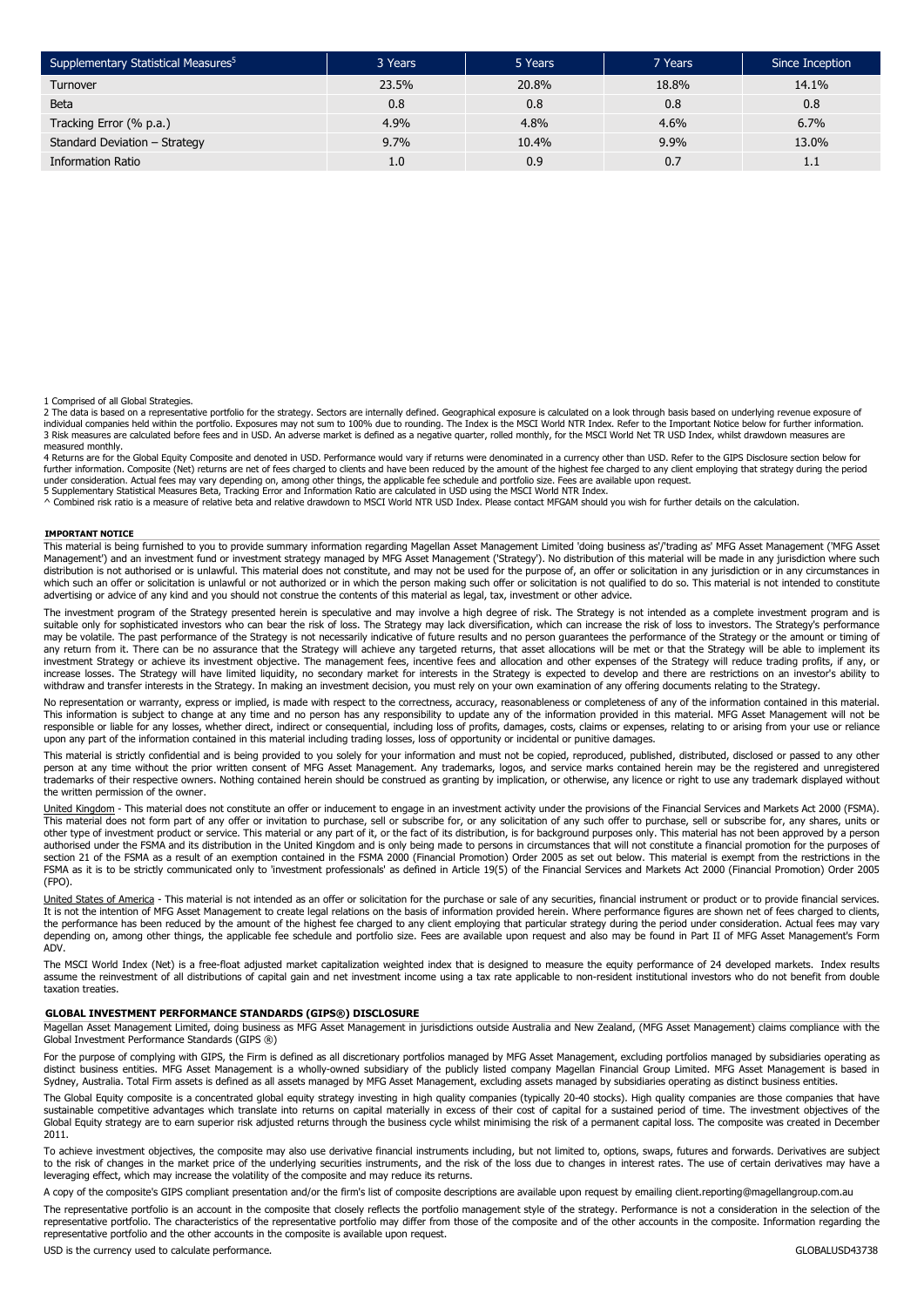## **Market Commentary**

Global stocks rose for a third consecutive quarter in the three months to September after the Federal Reserve and the European Central Bank eased monetary policy, investors grew hopeful the China-US trade war would be contained and US companies on average reported better-than-expected earnings for the June quarter.

Gains were capped when Saudi Arabia's oil processing facilities were attacked by drones blamed on Iran, the UK headed towards a 'no deal' departure from the EU, Hong Kong riots directed at China grew violent, Argentina defaulted and manufacturing gauges pointed to a slowing in the world economy. The Morgan Stanley Capital International World Index rose 0.5% in US dollars but, due to a decline in the Australian dollar, gained 4.6% in Australian currency.

US stocks rose after the Fed delivered its first rate reductions in 11 years, the US economic expansion became the longest in history when it entered its 121st month in July, Congress passed a deal that defused the debt-limit issue for two years, and company earnings on average beat forecasts. The Fed fulfilled expectations when it reduced its key lending rate by a quarter point in July and September to lower the range to 1.75% to 2%, though this wasn't enough for US President Donald Trump who said the "enemy" Fed led by Jerome Powell had "no guts". Trade tensions with China eased when Trump postponed some tariff increases on consumer goods from China until December, though not before Trump declared China a currency manipulator and told US companies they "should leave China". House Speaker Nancy Pelosi initiated a formal impeachment inquiry against Trump for seeking to enlist Ukraine to smear leading Democrat presidential candidate Joe Biden. In economic news, a report showed the US economy expanded only 2.0% in the second quarter. The Congressional Budget Office said the US federal budget deficit is projected to reach more than US\$1 trillion in fiscal 2020, two years earlier than previously predicted. The S&P 500 Index rose 1.2%.

European stocks rose after the ECB reduced the cash rate for the first time in three years  $-$  albeit by just a tenth of a percentage point to minus 0.5% – and announced it would restart quantitative easing in November. Gains were capped when political uncertainty rose in Italy and the UK and concerns grew about Germany's economy, Europe's largest. Italy's 14-month-old government between the right-wing League and the anti-establishment Five Star Movement collapsed and was replaced by an unlikely coalition between Five Star and the centre-left Democratic Party that looked even more fragile when former prime minister Matteo Renzi left the Democratic Party to start a new party. UK Prime Minister Boris Johnson unexpectedly shut down parliament for five weeks – a move declared unlawful by the UK's Supreme Court – to dare opponents of his Brexit strategy to force an election ahead of the October 31 deadline for the UK's departure from the EU. Economic reports showed the UK economy contracted 0.2% in the second quarter and Germany's economy shrank 0.1% over the three months, while the eurozone economy expanded only 0.2%. The Euro Stoxx 50 Index rose 2.8%.

Japanese stocks rose after the conservative coalition led by Prime Minister Shinzō Abe secured a majority of seats in elections for the upper house. Chinese stocks edged down after a report showed the economy grew an annualised 6.2% in the June quarter, the slowest rate in nearly three decades. Australian stocks broke through their high of 2007 after the Reserve Bank of Australia in July reduced the cash rate for a second consecutive month to stir the economy. Japan's Nikkei 225 Index added 2.3%. China's CSI 300 Index lost 0.3%. The S&P/ASX 200 Accumulation Index jumped 2.4%. The MSCI Emerging Markets Index lost 5.1% after Argentina defaulted on US\$101 billion of debt.

Movements in benchmark indices are in local currency unless stated otherwise.

## **Strategy Commentary**

The strategy recorded a positive return for the September quarter. The biggest contributors included the investments in Alphabet, Apple and Starbucks. Alphabet climbed after sales growth in the second quarter rebounded from a sluggish first quarter and the Google parent announced a US\$25 billion share buyback. Apple gained after the company forecast robust sales growth from the new iPhone models. Starbucks surged after better-than-expected sales in the US and China helped the coffee chain record its fastest global sales growth in three years of 6% on a same-stores basis.

The biggest detractors were the investments in SAP, HCA Healthcare and Facebook. SAP fell after the company reported lower margins and a decline in growth in new cloud bookings for the second quarter. HCA Healthcare dropped after the US hospital chain's earnings report for the second quarter disappointed due to an unfavourable shift in the medicalsurgical mix of operations and more political uncertainty was priced into health stocks as Democratic presidential candidates offered different proposals to improve the US health system. Facebook slid on the increased scrutiny from federal lawmakers and federal and state regulators.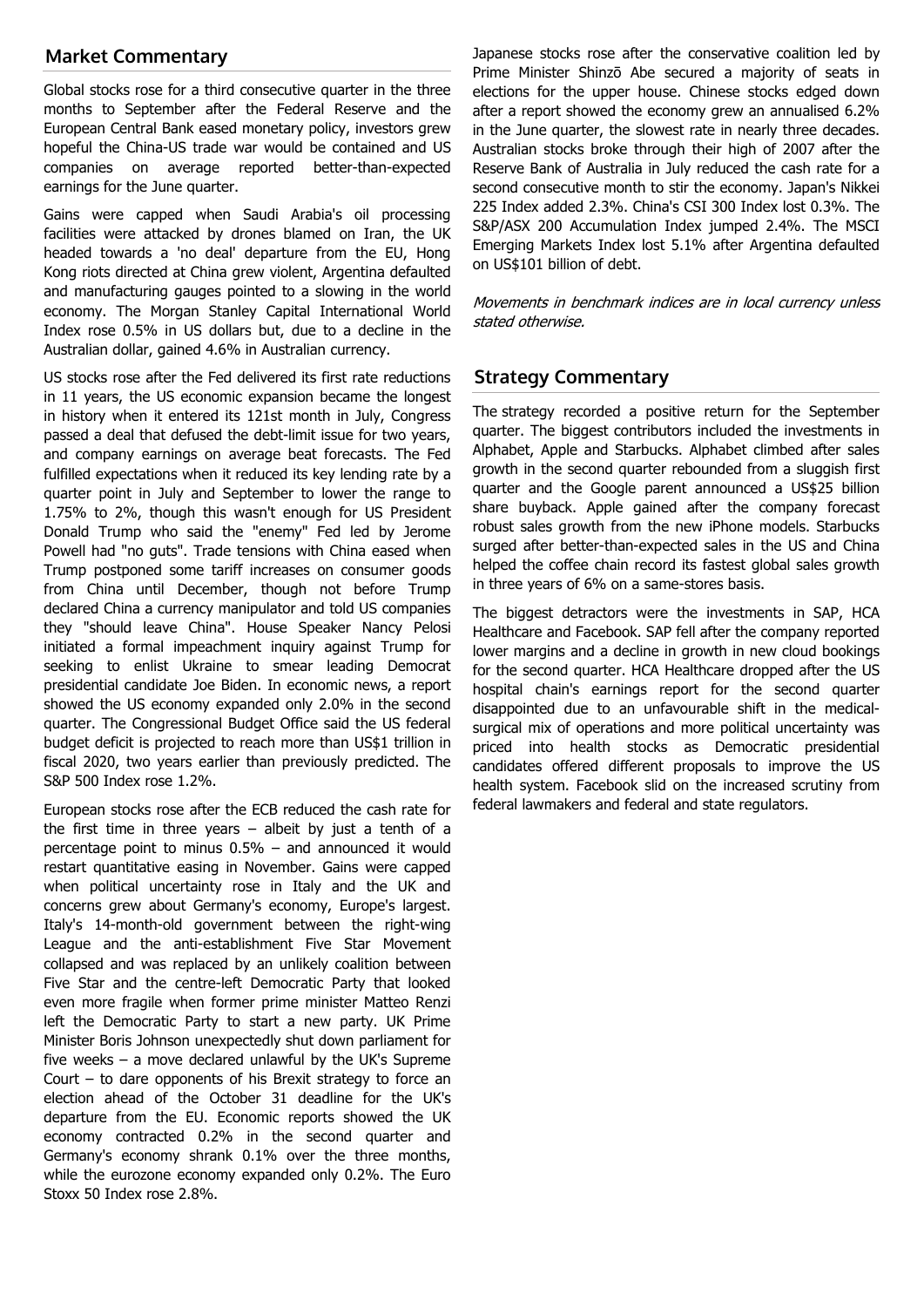

## **A French-based company with iconic luxury brands sought by the Chinese.**

France-based LVMH, which sells fashion, alcohol, watches, jewellery and cosmetics, is the world's leading personalluxury-goods company. In its 2018 annual report, the company acronymed for the fashion name Louis Vuitton and the Moët Champagne and Hennessy Cognac labels confirmed what many people in the industry knew. The excerpt that "provisions for impairment of inventories ... are generally required" was judged an admission LVMH destroys its goods (apart from wine and spirits) rather than sell them at a  $discount.<sup>1</sup>$ 

Think about that. As do other personal-luxury icons that control the distribution of their goods via their own stores, LVMH refuses to reduce prices on its designer goods to clear stock. The company, which achieved record sales of 46.8 billion euros in 2018, knows that consumers the world over so aspire to own its often-centuries-old brands they will pay the price the company sets.

Truth be told LVMH doesn't end up with much unwanted stock. The company that also controls the production of its goods is struggling to keep up with demand. Sales are strong for the conglomerate that includes the Christian Dior, Fendi and Veuve Clicquot brands because the world's expanding middle class is keen for luxury goods.

Above all, LVMH's revenue has risen at a 15% annual pace<sup>2</sup> in recent times largely because the group that consists of 75 'houses' or brands across six divisions is enjoying "unheard of growth rates" in China, in the words of Vuitton CEO Michael Burke.<sup>3</sup>

China, where Louis Vuitton opened a store in 1992, has long been the world's most promising new market for consumer companies. LVMH, which has posted record revenue and profits and increased its dividend so far in 2019, now earns about 33% of its revenue from Chinese consumers.

That percentage is likely to grow. US consultancy Bain & Company forecasts that the Chinese share of the 260-billioneuro personal-luxury market will grow from 33% in 2018 to 45% in 2025, by when the market will be worth about 340 billion euros. Of note is that in seven years, 46% of purchases by Chinese are expected to be struck in Mainland China compared with 24% in 2017. (The balance is purchases by Chinese travellers.)4

LVMH shares have surged to record highs in 2019 on such buoyant prospects. Investors judge the company that wants to protect and transmit 'savoir-faire' to the world has the right mix of brands synonymous with creativity, artisanship, heritage and quality for the fast-growing luxury market.

Some qualifications: LVMH would be vulnerable to any political or economic disruption in China, as it would be to any European, US or global recession. For all its maisons, the business pivots around the three brands represented in its name and Veuve Clicquot, while 76% of earnings derive from just two of its six divisions; namely, 'fashion and leather goods' and 'wines and spirits'. The personal-luxury market is hyper-competitive in most segments so LVMH must constantly refine its offerings (including its e-retailing capabilities) and revamp its marketing strategies to hold market share. That LVMH has five brands younger than five years old and has the savvy to use Rhianna to launch Fenty Beauty products and record 500 million euros in sales in the first year shows the company can stay relevant. LVMH could get better at controlling costs. In Europe, the luxury-goods industry is under pressure to limit its environmental damage.

Even allowing for these risks and challenges, LVMH's great advantages – iconic brands produced and distributed under its control that earn healthy margins on growing sales – position the company well for the foreseeable future. Especially for one where the Chinese are richer.

## **Heritage abounds**

The oldest brand in the LVMH group is the Château d'Yquem wine label, which dates from 1593 when the Sauvage family bought the property and converted it into a winery. While LVMH's history can be extended to more than four centuries, the modern story starts in 1987 when Moët Hennessy merged with Louise Vuitton. Two years later came another significant event; the company ended up under the control of Bernard Arnault, still LVMH's chairman and CEO.

Arnault's ambition when he took charge was to create a conglomerate of luxury brands – and he relentlessly pursued his vision (and become Europe's richest person as a result). In 1994, for instance, LVMH bought the Guerlain makeup label. Three years later, the company bought fashion-label Marc Jacobs makeup and perfume and cosmetics retailer Sephora. Other acquisitions include Pink Shirtmaker London in 1999 and Italian fashion house Fendi in 2001. And so on to the purchases of Italian jewellery brand Bulgari in 2011, Christian Dior in 2017 and the Belmond luxury hotel chain in 2018.

LVMH these days is structured along six divisions. Fashion and leather goods represented by the Louis Vuitton brand is the largest source of revenue, bringing in 39% of sales in 2018. 'Selective retailing', which includes Sephora, the duty-free chain DFS and Le Bon Marché Rive Gauche department store in Paris, accounted for 29% of sales. The other personal luxury divisions are wines and spirits, 'watches and jewellery' and 'perfumes and cosmetics'. The sixth is 'other activities,' which includes the Royal Van Lent shipbuilding business and the media assets, the Les Echos and Le Parisien newspapers and French commercial station Radio Classique.

LVMH controls all key aspects of these units including, of course, the decisions not to discount and what to destroy.